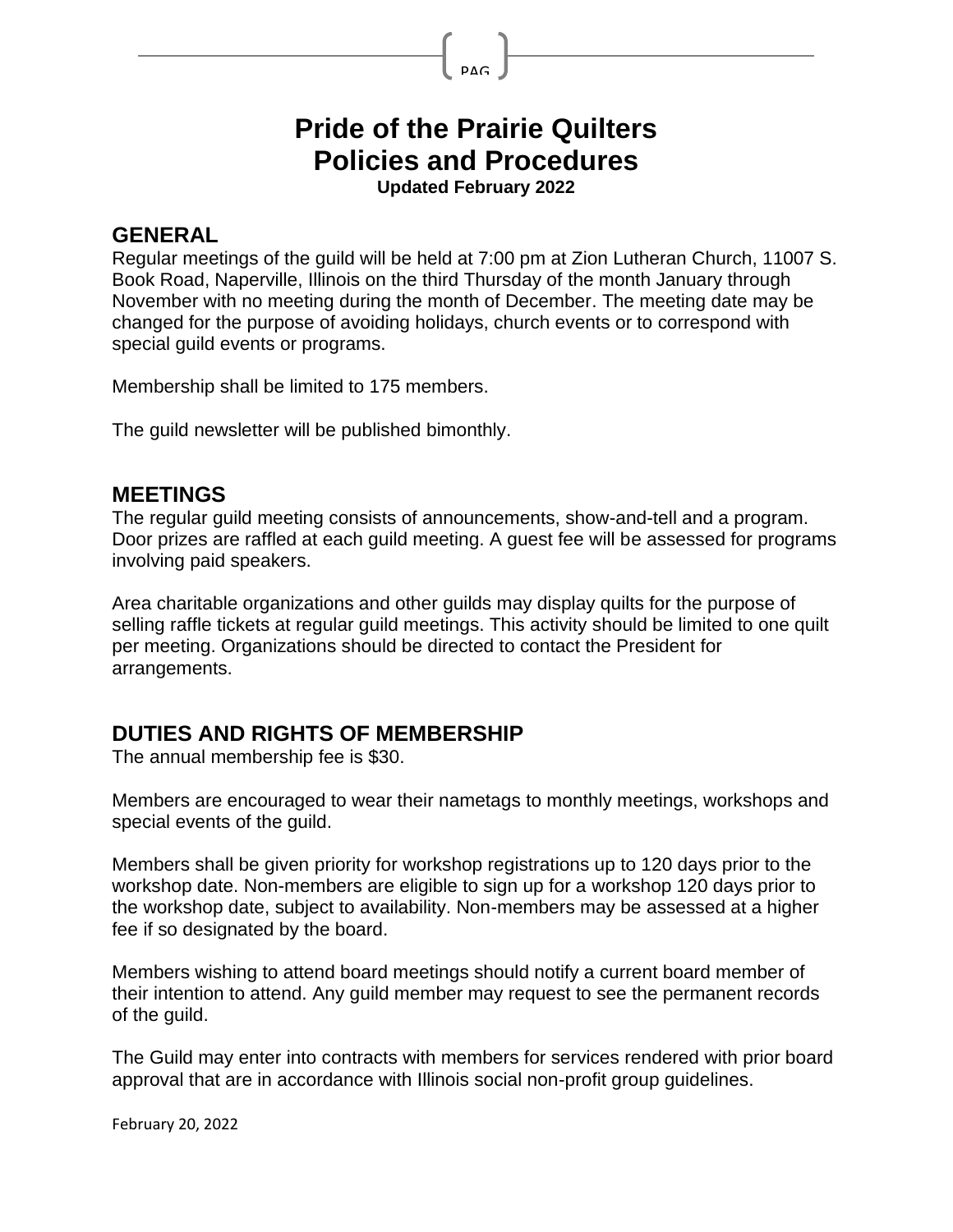#### **FUND-RAISING**

Fund-raising activities may be conducted as necessary for the ongoing financial obligations of the guild, as approved by the board. Plans for such activities may be submitted to the general membership for approval and participation.

PAG

## **OPTIONAL EVENTS**

A charitable activity or community project should also be organized each year as suggested by Philanthropy.

The Program Chairman or any other guild member may organize other programs (with board Approval) such as block-of-the-month, a block raffle, secret pals, quilt progressives, mini workshops, etc. to supplement meeting programs.

## **BOARD POLICIES**

Two or more members may hold the same board position as co-chairs.

If a Board member needs to be absent from a monthly guild meeting, they must notify the President and/or Vice President and provide a written report if necessary.

The Guild Past President is an ex-officio nonvoting board member and is invited to board meetings.

The Website Administrator is encouraged to attend board meetings.

### **QUILT SHOW**

Members are required to sell or purchase a minimum of \$30 in raffle tickets for each POPQ quilt show.

Members are asked to serve on one quilt show committee or sign-up for set-up, takedown or other guild activities during each POPQ quilt show.

Members are required to work at least one shift (2 hours) where needed at each POPQ quilt show. (ex. ticket sales, white-glove, etc.)

If a member is actively involved in committee work or is scheduled to work at least 2 hours during the quilt show (Saturday-Sunday), the member shall have free admission into the POPQ quilt show all days of the show. Members who have not fulfilled their obligation in any way will be charged admission to the POPQ Quilt show each day.

Members are required to have paid their dues in order to have a quilt or quilts hanging in the show.